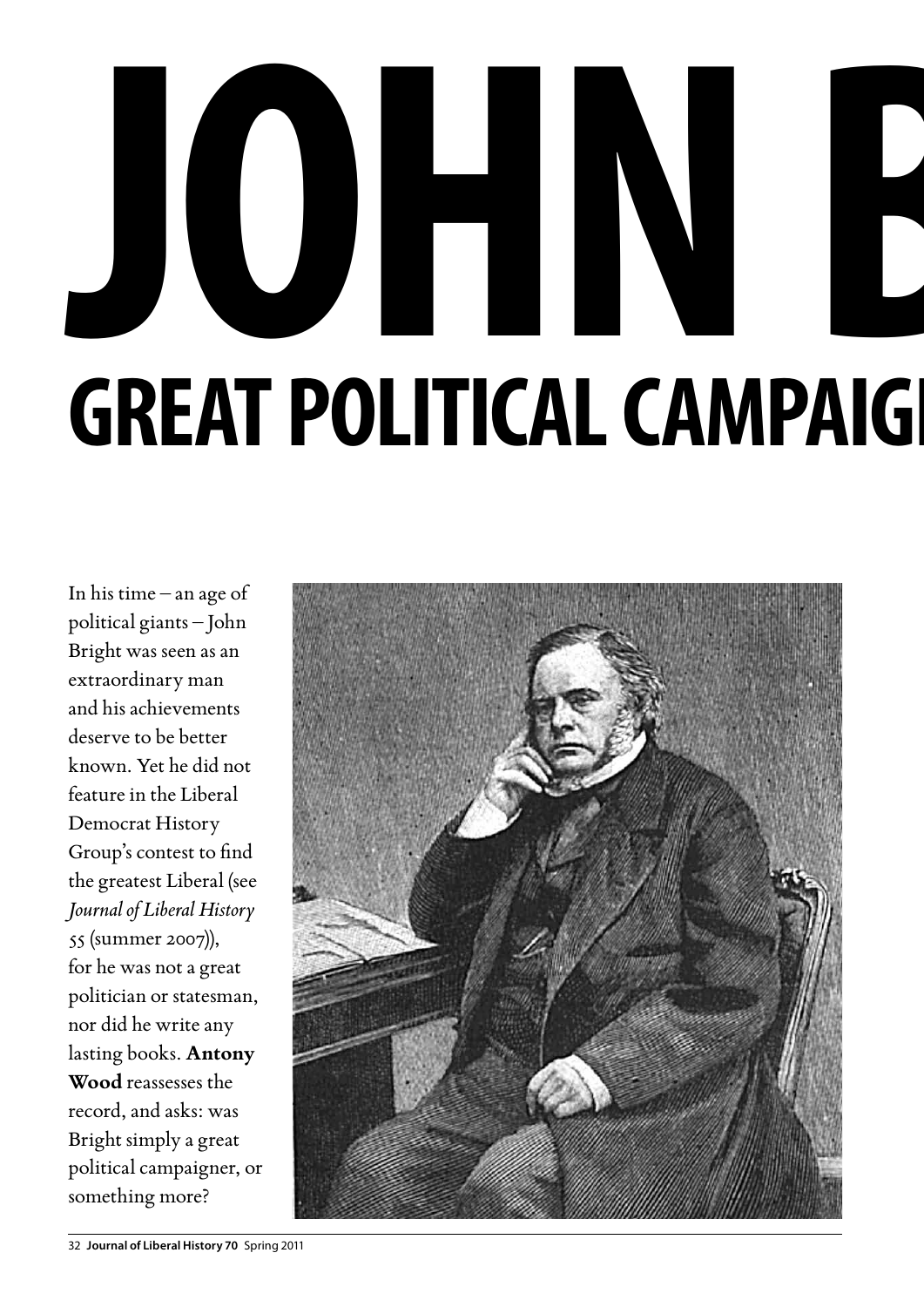## **JRIGHT** NER OR SOMETHING MORE?

OHN BRIGHT WAS a great<br>campaigner, an outstand-<br>ing orator and a man of<br>high integrity who had a<br>strong impact on national<br>life for over forty years. Nevertheohn Bright was a great campaigner, an outstanding orator and a man of high integrity who had a strong impact on national less, there are issues such as female suffrage, home rule for Ireland and proposals for factory reform where his stance appears to sit uneasily with his strongly held Quaker beliefs, and these need to be examined if we want to come to a balanced view.

Although Bright's career and achievements have been well documented by historians, it may be that his special contribution to Victorian public life and the growth of Liberalism has been overshadowed by his inability to hold high office or to work comfortably with the inevitable compromises of political life. The interesting question this raises is therefore: how did Bright become such a powerful influence in his day?

Finding the right balance about Bright and his work is made harder by the fact that it is not the written word which defines him but the spoken. Bright's greatest talent lay in his ability to address large crowds or packed assemblies, which nowadays is almost a lost art. He was a master orator and, given the generally ephemeral nature of the spoken word, this may not have

helped his legacy. In his book *Victorian People*, Professor Asa Briggs describes John Bright as the 'the most important figure of mid Victorian radicalism.'1 Similarly, A. J. P. Taylor claims that Bright's speeches were 'perhaps the greatest ever delivered in a Parliamentary Assembly.'2 In his heyday, Bright would address thousands of people at a time<sup>3</sup> and, although he died in 1889 his speeches were reprinted twice between 1900 and 1914.4

Born in 1811 to a Northern mill owner, Bright managed the family firm for most of his life, alongside being an MP. He first rose to local attention in Rochdale in the 1830s by opposing the introduction of compulsory church rates,<sup>5</sup> and this local success led on to his involvement with the Anti Corn Law League, when he was only twentynine (in 1840). Although young, he nevertheless became a leading figure in a campaign of national importance, and it is wrong to think he had just a bit part in Corn Law repeal. At a time when the campaign had been going for some years and was faltering his arrival introduced vigour and direction as well as optimism. Bright always believed, even against the odds, that the League would succeed because of the justice of its cause.<sup>6</sup>

On the back of this success he then campaigned for the John Bright  $(1811 - 89)$ 

Parliamentary seat of Durham on the twin issues of repeal of the Corn Laws and himself as an independent champion of the common people. During the campaign in Durham he said, 'I am a working man as much as you. I have no interest in seeking appointments under any government. I have nothing to gain by being the tool of any party and I come before you as the firm defender of your rights.'7 He won the seat in 1843 and, having become an MP, Bright remained one for the rest of his life. His next seat was Manchester (1847–1857), where there is still a fine statue of him in the city centre. After a temporary setback caused by his opposition to the Crimean War (to be discussed later), he went on almost immediately to be elected MP for Birmingham (1857). His long tenure there lasted until 1885 and was rounded off by a short period as MP for Birmingham Central until his death in 1889, aged 77.

Not surprisingly, given the influence and experience he gained in such a long career, Bright was offered high office,albeit not until he was in his late fifties. However, he had a dislike of the minutiae of administration and the compromises of power, so neither of his two stints in Cabinet lasted very long. He was President of the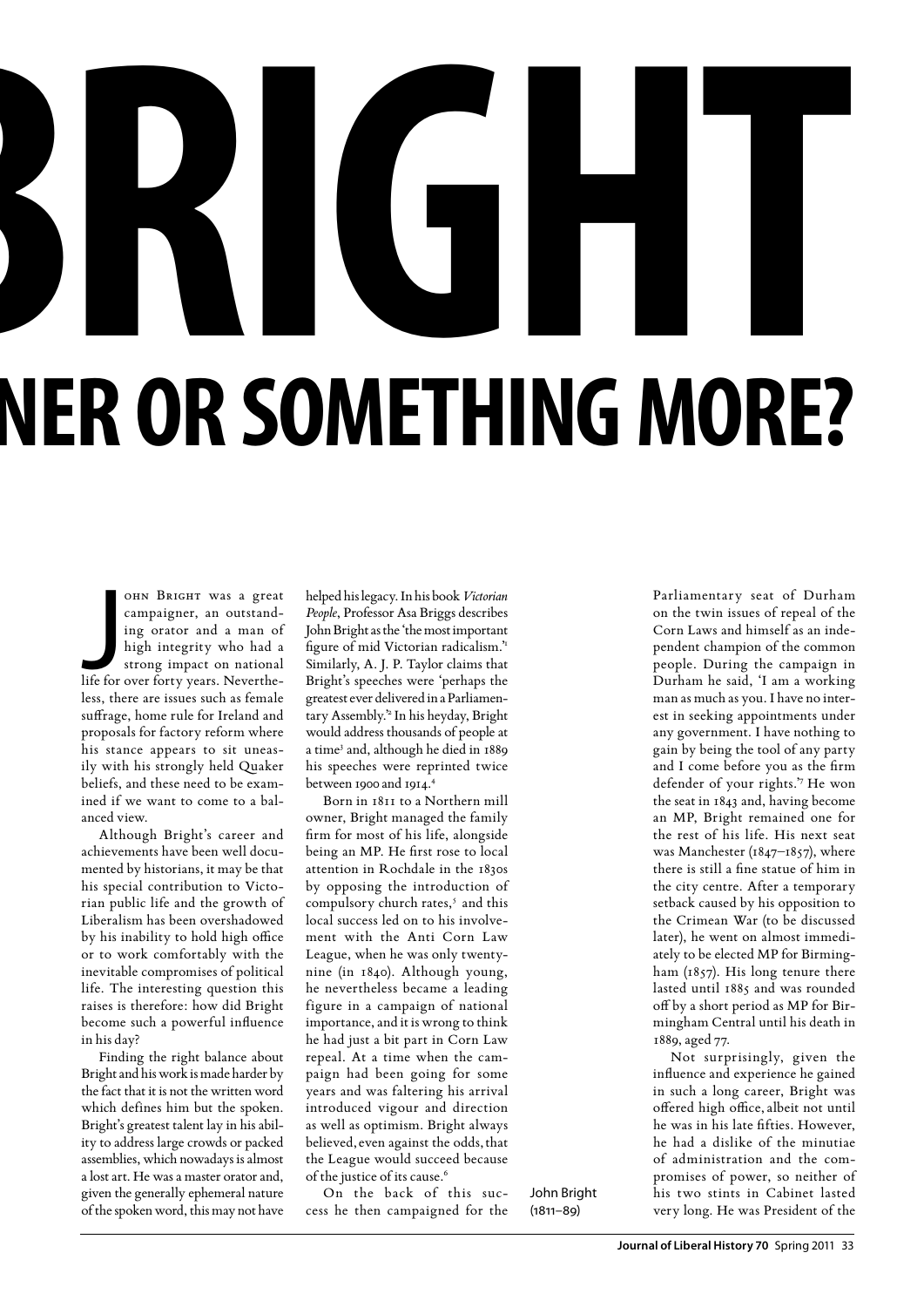

Board of Trade for two years until he resigned in 1868, ostensibly on health grounds, and he held the sinecure of Chancellor of the Duchy of Lancaster twice. The latter post he left in protest at the bombardment of Alexandria (1882) and it is typical of Bright that he should both be careless of the trappings of office and that he should resign on a matter of principle. But it is also symptomatic of his personality that he found being in the Cabinet difficult. As an orator he was at his best where he could outline the scope, seriousness and possibilities of problems rather than having to implement the solution.<sup>8</sup>

Having briefly reviewed Bright's career it is now time to examine his legacy more closely. His stature rests on his ability to oppose Government by arguing for what he felt was right, as opposed to what was popular, pragmatic or expedient. Evidence of this can be seen in Bright's stance on four emblematic topics of the day, namely: the Corn Laws; the Crimean War (1854–1856); the American Civil War (1861-1865); and, later, electoral reform.

As a background to these specific campaigns we should note three continuing themes. First is his distrust of war as a sensible act of policy. He did not feel 'it is our duty to meddle everywhere'.9 Secondly, he was suspicious of Britain's 'accidental' Empire': '[It] may lead to a seeming glory to the Crown and may give scope for patronage and promotion, … but to you, the people, it brings expenditure of blood and treasure, increased debt and taxes and the added risks of war in every quarter of the globe.'10 Finally, for much of his life, he had a mistrust of the ruling elite which he linked to a genuine compassion for the poor. 'You may have an historical monarchy decked out in the dazzling splendour of Royalty; you may have an ancient nobility settled in grand mansions and on great estates but, notwithstanding all of this, the fabric may be rotten and doomed ultimately to fall, if the great mass of people on who it is supported is poor and suffering and degraded.'<sup>11</sup>

To understand the importance of the repeal of the Corn Laws we need to consider 'the condition of England' – to use Carlyle's phrase. The Corn Law of 1815 (and subsequent amendments) was designed to protect the profits of landowners by prohibiting imports of foreign corn below a certain price. This threshold price was set punitively high, in effect leaving the nation reliant on the home harvest and unable to balance out any shortages with cheap imports from abroad.<sup>12</sup> As a result, if the British harvest was bad, rents rose and the poor literally starved.<sup>13</sup> At this time wealthier families generally ate meat, whilst the middle classes could mostly afford bread as their staple diet. However meat and bread was too expensive for the poor, which left many people surviving on a diet of potatoes, turnips and other poor foodstuffs – a practice known as 'clemming.' In 1842 the number of paupers in Britain was estimated at 1.4 million or 10 per cent of the population, and such people faced malnutrition or starvation on a regular basis.<sup>14</sup> However, Cobden and Bright campaigned throughout the country, using every method of raising support (the press, public opinion and populist meetings etc.) and the Anti-Corn Law League became, perhaps, the first modern pressure group.<sup>15</sup> These techniques brought them success in 1846, when the Corn Laws were repealed, and indeed presaged the form that political campaigning would take in the years ahead.

During this campaign Bright showed himself to be more than just an outstanding orator, capable of rousing crowds. He displayed vision and a sound tactical sense by emphasising that free trade, when it came, would raise wages and shorten hours. Twenty years later, he was able to substantiate these claims, which his opponents had contested, for it was estimated that over the period nearly  $f$ , soo million worth of food which the old Corn Laws would have prohibited had entered the country. Trade in general had expanded beyond expectation and also average wages in most parts of the country had risen between 30 and 40 per cent.16 In his own lifetime, this most eloquent of the League's two leaders saw his vision of the political and social benefits of repeal come to fruition.<sup>17</sup>

As might be expected, both Bright and Cobden enjoyed great popular acclaim for some years after the Corn Laws were repealed. But all this was to change and they became virtual outcasts on account of their opposition to the Crimean War, which started in 1854.<sup>18</sup> They attacked the war as immoral, unnecessary and expensive (it cost  $f<sub>500</sub>$  million) and this stance made them very unpopular.<sup>19</sup> However, as Asa Briggs has noted, 'It is a sign of John Bright's greatness that he never trimmed his sails on this issue', and during the course of the conflict he made two of his greatest speeches.<sup>20</sup> On 23 February 1855, speaking of the excessive casualties he said, 'The angel of death has been abroad throughout the land; you may almost hear his wings.'21 Then, in a speech about a year into the war, he ended with this peroration: 'Let it not be said that I am alone in my condemnation of this war and of this incapable and guilty Administration. Even if I were alone … I have … the priceless consolation that no word of mine has tended to promote the squandering of my country's treasure or the spilling of a single drop of my country's blood.'22 In only two and a half years the war had led to about 40,000 deaths (Bright's figure), and a commission of enquiry into the competence of the military was set up.<sup>23</sup> However, especially in the early stages, the conflict had touched a strong, even jingoistic, streak within the British, which Palmerston, as prime minister, cleverly manipulated and those who opposed the war, like Bright, were vilified as unpatriotic.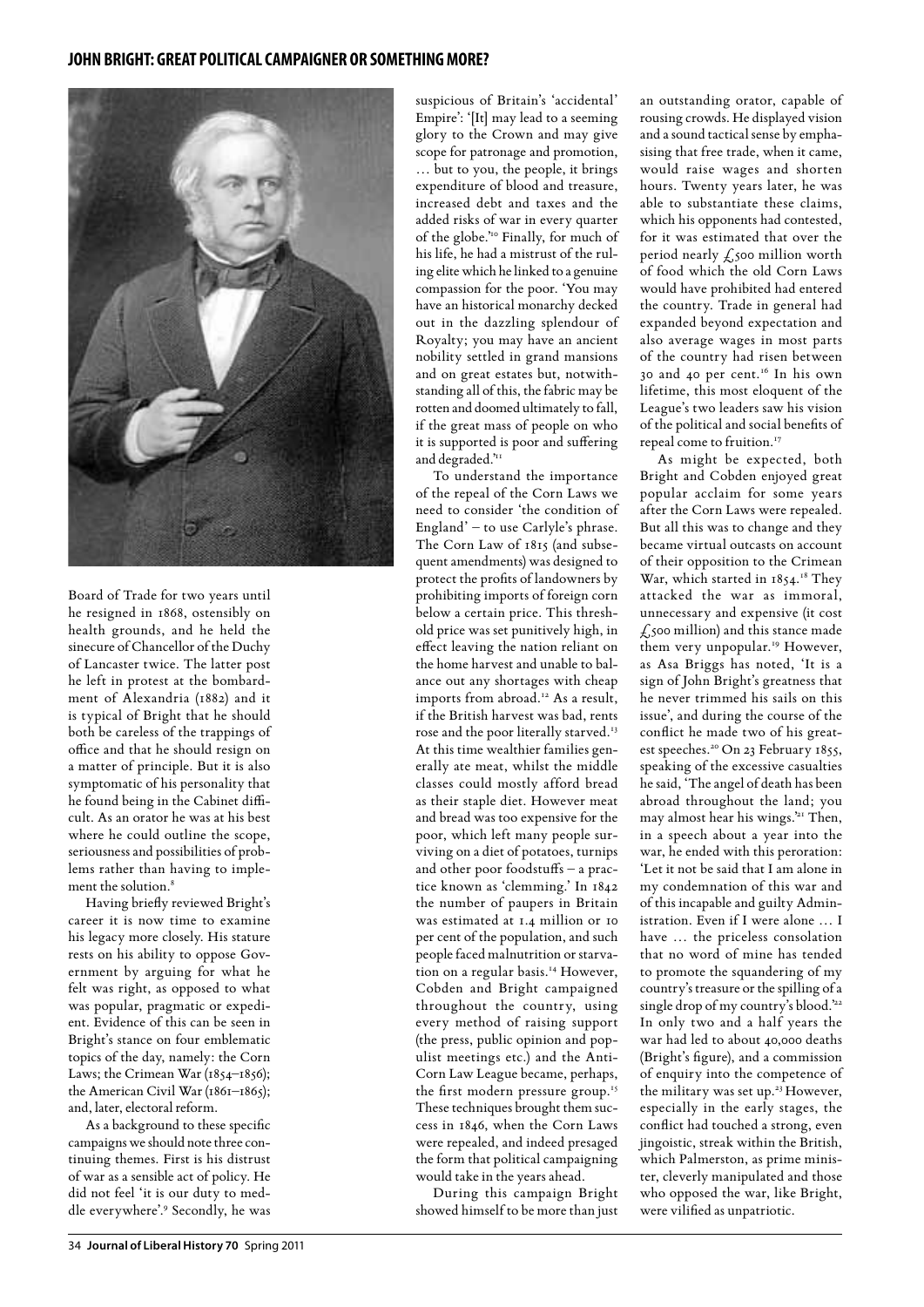## **john bright: great political campaigner or somethingmore?**

After one piece of compelling oratory about the war, Disraeli complimented him saying, 'I would give all that I ever had to have made that speech.' Bright's reply was typically severe: 'Well, you might have made it if you had been honest!'24 Initially, however, the war was very popular and, as has been said, Bright's uncompromising anti-war stance took its toll. During 1856 and 1857 he had what we would now call a nervous breakdown and it took some time for him to regain his original vigour.25 When he did recover, he once again became involved with two other campaigns with clear moral implications – the American Civil War and electoral reform.

1861 saw the start of the American Civil War, and, in common with much of public opinion, the British government was minded to support the South. Had this become official policy it could well have led to a worldwide revival of slavery, let alone severe damage to the good name of Britain internationally.<sup>26</sup> From a modern standpoint this may seem surprising, but at the time there was a feeling amongst the middle classes in Britain that the Southerners were brave, well-mannered gentlemen 'who were being bullied by the Yankees.'27 Also the North was seen as having started the war against the 'gallant little South,' which believed in free trade and which, tellingly, had become home to many British former cotton workers.

Of course, set against such issues as human rights and freedom these feelings were quite lightweight. Nonetheless, it took the best efforts of various individuals, including Prince Albert, the Duke of Argyll, Mill, Cobden and Bright, to reverse such views.<sup>28</sup> Nor should we think this was some arcane international issue. The blockade of Southern ports caused a shortage of cotton, which then threw operatives in the British mills out of work, including those in Bright's own factory. However, despite these pressures, British workers refused to fall in line with the government's wish to support the slave owners and speed the war's end.29 It is interesting to note that, during the war, Bright, despite his pacifist background, wrote to President Lincoln to say that the fighting should not end until slavery had been abolished.<sup>30</sup>

So, despite having opposed the Crimean War (together with a possible of war against France), Bright took the courageous view that the American Civil War was different, since it was really about freedom – and the defence of freedom was a greater cause than being anti-war. Certainly, the Americans appreciated his contribution. After 1865 and the war's end, Bright was often told that he was the most popular man in America: '… if he came we would scatter flowers before him all the way to the sea.'31 President Lincoln had his picture in his office, and fifty years later Trevelyan summed up Bright's contribution during this period with the comment: 'When the wise were blind he made half England see.'32

In the latter part of his career Bright championed the cause of electoral reform. Even though he changed his style he was still very effective and he tempered his oratory so as not to offend either the church or the aristocracy. Also, he mollified his stance with colleagues so that his influence became more of a unifying force. Rather than splitting those elements which eventually came together in 1859 (and the ensuing years) to form the new Liberal party, he worked hard to maintain unity.<sup>33</sup> Thus another of Bright's achievements was to be an important member of that group of Whigs, Radicals and Peelites who came together to plan the defeat of Lord Derby's Tory administration at a meeting in Willis's Tea Rooms in 1859. This meeting is generally considered to have consolidated the expansion of the Liberal Party. A year before this, in 1858, Bright had started his campaign for electoral reform with another famous speech, saying, 'Let us have a real (reform) Bill or no Bill at all.'34 He now thought that, rather than trying to change the system of franchise, it was tactically better to concentrate on seeking fairer representation (i.e. the right balance of electors to MPs) and to introduce secret ballots.<sup>35</sup> Although the current electoral rules prevented five out of six men from voting, Bright realised that sorting out the franchise system, grossly unfair though it was, would have to wait. Strategically the time was not right.

In fact, during the years leading up to the introduction by Disraeli of the secret ballot (1872), steady progress was made on electoral **'The angel of death has been abroad throughout the land; you may almost hear his wings.'**

reform, even though a complex process was further complicated by regular changes of government (six in fifteen years) and by the various leaders playing musical chairs. It's true Bright was not a supporter either of universal male suffrage or of women having the vote, nonetheless by the mid 1860s he was, in effect both an advisor and an activist for the reform movement, constantly warning, exhorting and advising.36 In particular, he alerted the nation to the need for land reform and, at a time when the cities were very much in limelight, he brought the issue of rural poverty to the fore.37 Once again, campaigning meant an arduous programme of speeches, but these helped to increase the pressure on the government.38 However, being the head of the campaign meant he also took the full brunt of the aggressive opposition to reform.39 Eventually all the passion and hard work paid off and in 1867 a Tory instigated Reform Act was passed, which Bright thought more or less mirrored his own proposals of 1859.40

Unfortunately, in an article of this length there is not space to cover all the areas of Bright's political involvement, such as India etc., nor is that the intention. A change in perspective is the aim, and others will need to carry out a more extensive evaluation. However, before taking stock of a man who was famous and influential in his time, there are three issues on which he has been severely criticised. First, Bright was a mill owner who from time to time opposed efforts to improve the lot of workers, for example Wilberforce's Ten Hour Act. In fact, all the evidence is that he treated his own workers well but objected to the proposed method of reform, via legislation. He thought this was the state interfering improperly between contracting parties, who should, he felt, agree necessary changes amongst themselves.41 Secondly, with regard to Ireland – another area for which he is criticised – Bright opposed Irish home rule becoming, in effect, a Liberal Unionist and fell out with Gladstone. He disliked and distrusted the 'rebel' Irish politicians and felt that what Ireland needed was proper protection for the Protestant minority, plus a period of consolidation for the land system.42 Finally, there is the question of Bright's objection to female suffrage, a stance for which he